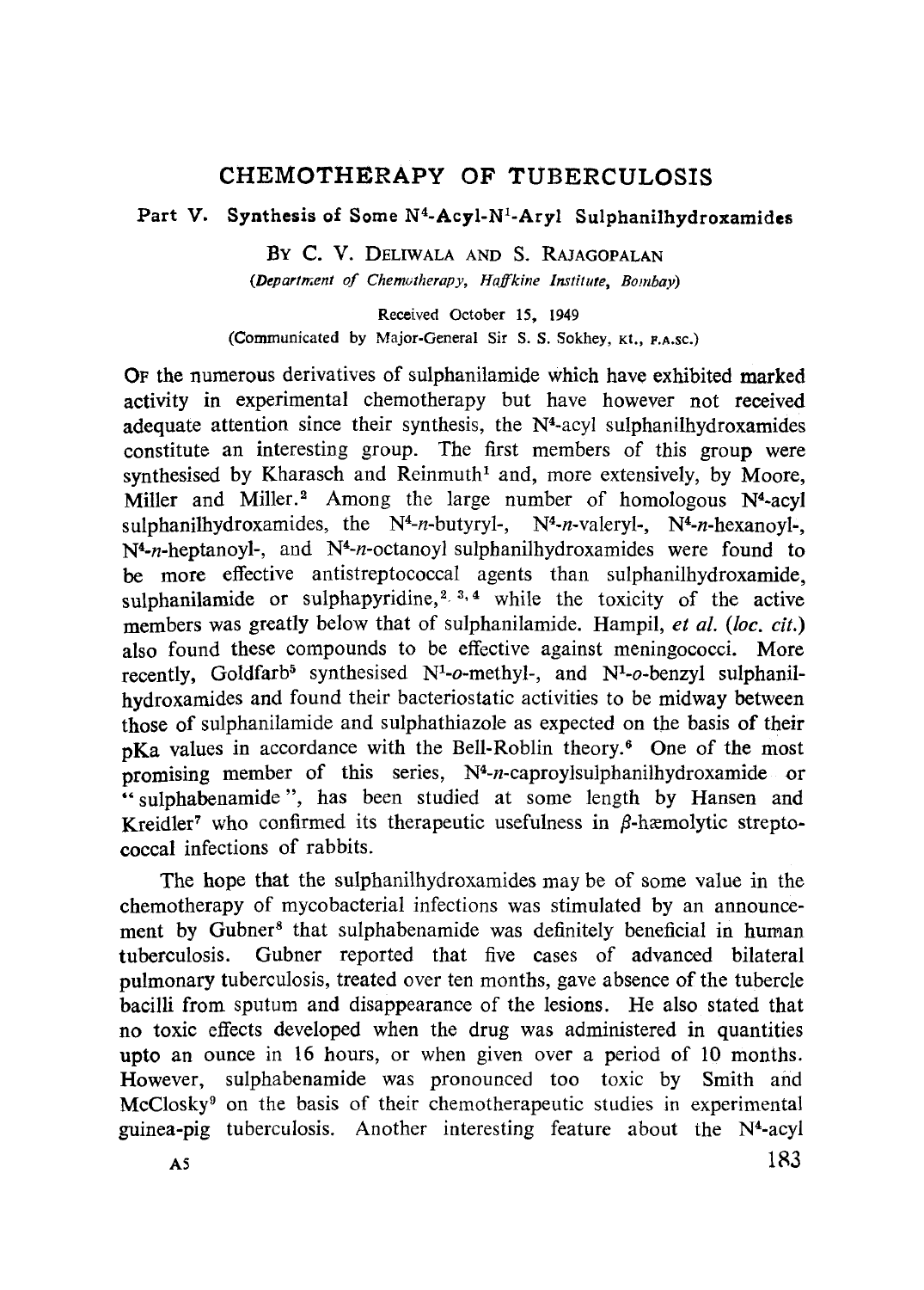sulphahydroxamides was their relative instability reported by Moore, *et al. (loc.cit.)* who stated that these compounds slowly dissolved at room temperature in dilute alkali with evolution of a gas and a formation of  $N<sup>4</sup>$ -acylaminobenzenesulphinic acids. While assessing the antimycobacterial potentialities of the N4-acyl sulphanilhydroxamides and ascertaining their exact mode of chemotherapeutic action, it was considered profitable to pay particular attention to  $N^4$ -acyl- $N^1$ -substituted sulphanilhydroxamides which were expected to be more stable than those already available. Accordingly, the synthesis of  $N^4$ -acyl- $N^1$ -aryl or heterocyclic sulphanilhydroxamides were undertaken. So far, only the preparation of a series of  $N<sup>4</sup>$ -acyl- $N<sup>1</sup>$ -(monoor dichloro-) phenyl sulphanilhydroxamides has been completed. The halogenated derivatives were especially attractive in view of the possibility of these being unantagonised by p-aminobenzoic acid similar to other halogenated sulphonamides recently disclosed. <sup>10</sup> The compounds synthesised are presented in the table.

The N4-acyl-N'-substituted sulphanilhydroxamides were obtained by the reaction of suitable N4-acylsulphanilyl chlorides on freshly prepared specimens of the requisite halogenated  $\beta$ -phenylhydroxamides in pyridine medium.

| Serial<br>No. | Name of the Compound                                                            |                           |                       | Nitrogen percentage |          |
|---------------|---------------------------------------------------------------------------------|---------------------------|-----------------------|---------------------|----------|
|               |                                                                                 | Molecular Formula         | M.P./ <sup>o</sup> C. | Found               | Required |
| 105           | $N4$ -n-Butyrylsulphanil- $\beta$ -3-<br>chlorophenyl hydroxamide               | $C_{16}H_{17}O_4N_2SC1$   | $210 - 14$            | 7 - 6               | 7.6      |
| 106           | $N^4$ -n-Valerylsulphanil- $\beta$ -3-<br>chlorophenyl hydroxamide              | $C_{17}H_{19}O_4N_2SC1$   | $195 - 97$            | $7 - 6$             | 7.3      |
| 107           | $N^4$ -n-Caproylsulphanil- $\beta$ -3-<br>chlorophenyl hydroxamide              | $C_{18}H_{21}O_4N_2SCl$   | $187 - 90$            | $7 - 5$             | 7.6      |
| 108           | $N^4 \cdot n$ -Butyrylsulphanil- $\beta$ -4-<br>chlorophenyl hydroxamide        | $C_{16}H_{19}O_4N_2SC1$   | 157-59                | $7 - 3$             | 7.6      |
| 109           | $N4$ -n-Valery sulphanil- $\beta$ -4-<br>chlorophenyl hydroxamide               | $C_{17}H_{19}O_4N_2SCl$   | $216 - 17$            | 7.3                 | $7 - 3$  |
| 110           | N <sup>4</sup> -n-Caproylsulphanil-8-4-<br>chlorophenyl hydroxamide             | $C_{18}H_{21}O_4N_2SC1$   | $212 - 14$            | $7 - 8$             | 7.6      |
| 111           | N <sup>4</sup> -n-Butyrylsulphanil 8-2:5-<br>dichlorophenyl hydroxamide         | $C_{16}H_{16}O_4N_2SCl_2$ | $143 - 44$            | $6 - 7$             | 7.0      |
| 112           | N <sup>4</sup> -n-Valerylsulphanil-ß-2:5-<br>dichlorophenyl hydroxamide         | $C_{17}H_{18}O_4N_2SCl_2$ | 140–42                | $6 - 9$             | $7 - 0$  |
| 113           | $N^4$ - <i>n</i> -Caproylsulphanil- $\beta$ -2:5-<br>dichlorophenyl hydroxamide | $C_{18}H_{20}O_4N_2SCL_2$ | $141 - 42$            | $6 - S$             | 7.0      |
| 114           | $N^4$ -n-Butyrylsulphanil- $\beta$ -3:4-<br>dichlorophenyl hydroxamide          | $C_{16}H_{16}O_4N_2SCl_2$ | $139 - 40$            | $6 - 9$             | $7 - 0$  |
| 115           | $N^4$ -n-Valerylsulphanil- $\beta$ -3:4-<br>dichlorophenyl hydroxamide          | $C_{12}H_{13}O_4N_2SCl_2$ | 135-36                | $6 - 7$             | 7.0      |

*Substituted Sulphonamidohydroxamides*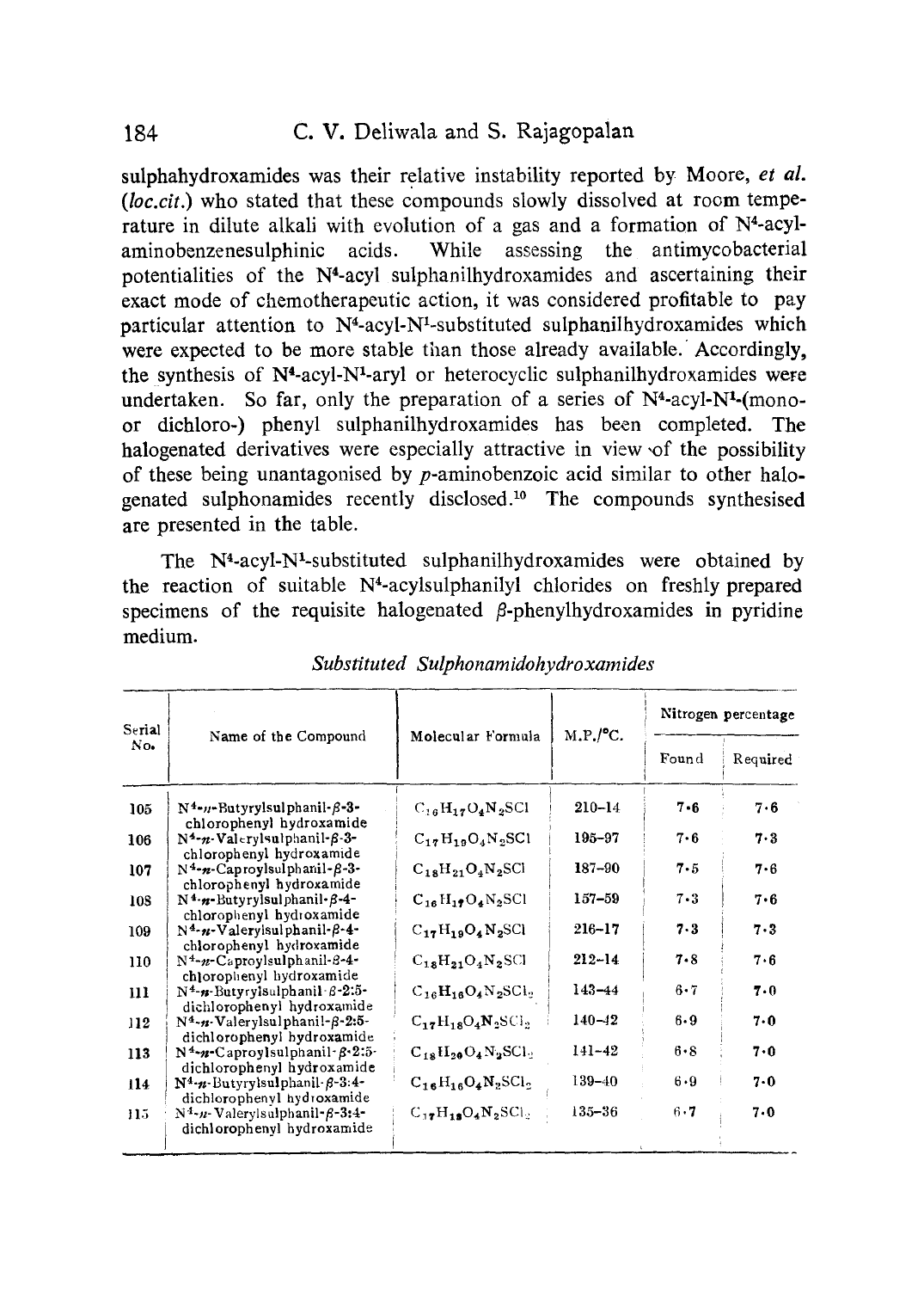#### **EXPERIMENTAL**

The simple substituted  $\beta$ -phenylhydroxylamines needed in this investigation were prepared by a further modification of the elegant method of Lapworth and his co-workers<sup>11</sup> based on the original preparative procedure of Willstatter and Kubli for  $\beta$ -phenylhydroxylamines.

The general procedure used for the synthesis of substituted  $\beta$ -phenylhydroxylamines is exemplified in the preparation of 4-chloro- $\beta$ -phenylhydroxylamine.

*4-Chloro-j3-phenylhydroxvlamine.—The* reagent used for the reduction was prepared by adding drop by drop concentrated hydrochloric acid (105 c.c.) to a solution of anhydrous sodium sulphide (150 g.) dissolved in water (325 c.c.) with the aid of long dropping funnel, the lower end of which reaching to the bottom of the solution. This reagent was transferred to a glass stoppered bottle containing p-chloronitrobenzene (65 g.), toluene (75 c.c.) and a saturated solution of calcium chloride (50 g.). The mixture was shaken up vigorously for about one and a half hour to cause an emulsion keeping the temperature below 30° C. by occasional cooling. As the reduction proceeded liquid became thicker and the colour gradually darkened to deep orange. The reduction was completed in approximately two to two and a half hours and then ammonium chloride (60 g.) was added and the mixture was shaken to dissolve the inorganic matter. The precipitate of crystalline 4-chloro- $\beta$ -phenylhydroxylamine was filtered, washed with water and finally with petroleum ether. The product thus obtained was crystallised from dilute alcohol, yield 42 g.

|                                          |                |            | Yield<br>℅ | Nitrogen percent.                 |                  |
|------------------------------------------|----------------|------------|------------|-----------------------------------|------------------|
| Compound                                 | Formula        | M.P./°C.   |            | Found                             | Required         |
| 3-Chloro-6-phenyl hydroxyl-<br>amine     | $C_6H_6ONCl$   | $98 - 100$ | 60         | 9.73                              | 9.75             |
| 4-Chloro-B-phenyl hydroxyl-<br>amire     | $C_6H_6ONCI$   | $99 - 100$ | 55         | $\ddot{\phantom{1}}$              | $\bullet\bullet$ |
| 2:4 Dichloro-8-phenylhydroxyl-<br>amine  | $C_6H_6ONCl_2$ | $77 - 78$  | 70         | $7 - 7$                           | 7.9              |
| 3:4-Dichloro- ß-phenylhydroxyl-<br>amine | $C_6H_5ONCl_2$ | 135-37     | 30         | $5 - 7$<br>$5 - 65$<br>(unstable) | 7.9              |

The substituted  $\beta$ -phenylhydroxylamines synthesised are tabulated as follows :—